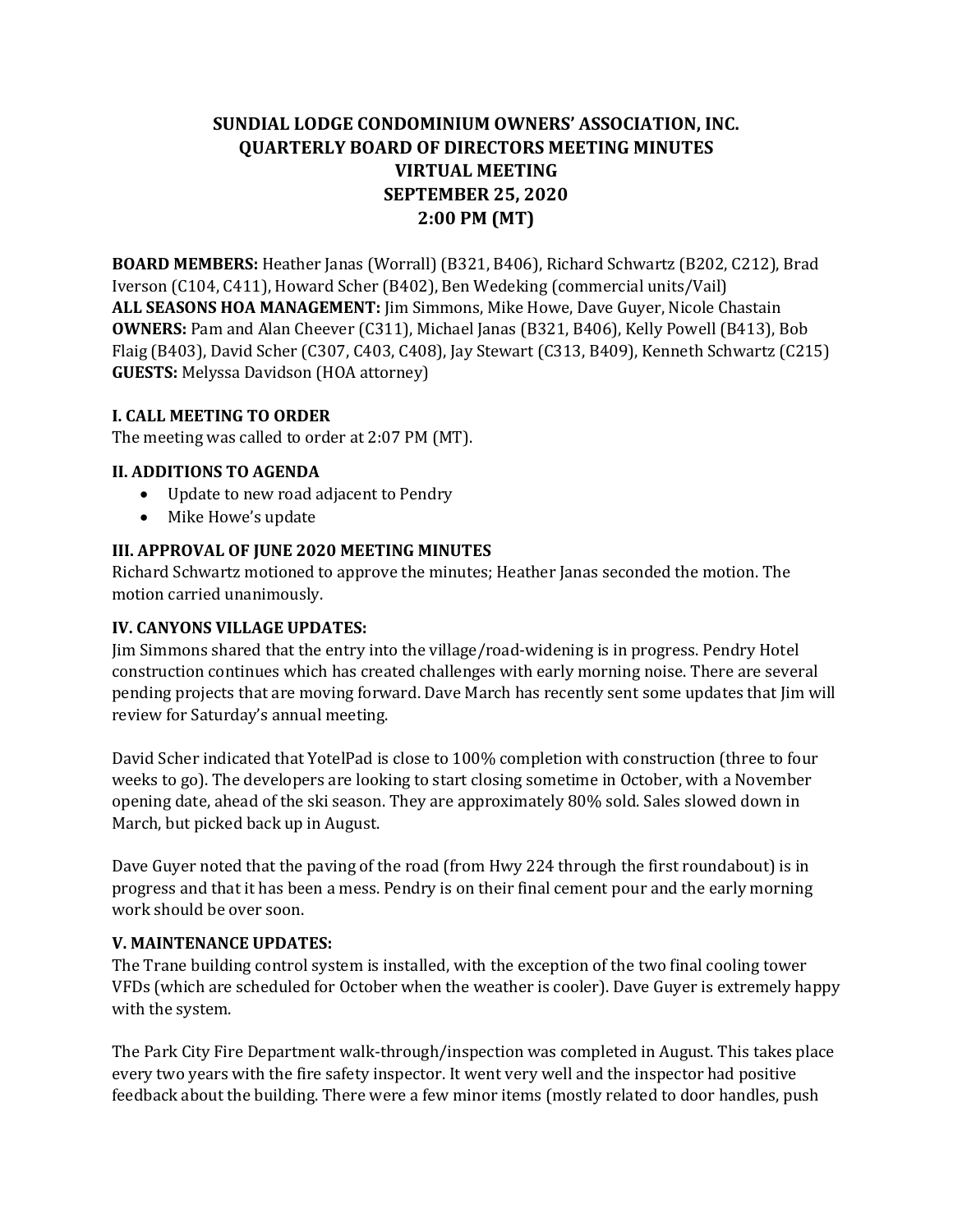buttons, and automatic closures) which have since been updated. One sprinkler head in the B building (second floor, far end in the alcove area) needs to be added.

A three-hour property walkthrough was completed in August with Zurich Insurance and the risk assessment advisor. All common areas, the garage, mechanical rooms, closets, and exterior of the grounds were walked. He had only two minor suggestions: additional information on inside doors regarding rentals and additional locks on the patio doors as an extra safety precaution.

The 21-year-old primary and secondary boiler and chiller motors were replaced in the mechanical rooms, this summer, as scheduled capital reserve work. Additionally, the bearings, gaskets, and seals were also replaced. Eight new check valves were installed on the main HVAC pipes that lead up to the building.

Both ADA lifts have been repaired. Maintenance has the batteries in their shop; when they are needed for use, the batteries can be placed on the machine and they will operate. New seat belts have been placed on the lifts.

With the board's approval, automatic no-touch hand sanitizer stations were placed in both lobbies. Dave's custodial and maintenance teams have been cleaning and disinfecting at least three times a day in the common areas, including the railings, elevator buttons, bathrooms, counters, and any other high-touch points.

Trees and bushes are being pruned and prepped for winter. A number of concrete caps around the steel columns, that have been damaged over the years from ice are being repaired. They are being re-skimmed with specialty cement, they will be caulked where needed, and a special cement paint (similar to the paint around the caps of the pool), and will hold up well over the coming years.

Vandalism was occurring to the elevator call buttons. HD cameras were put up in the elevators. Maintenance was checking these at least three times a day during the vandalism periods. The repairs from the vandalism were not covered under the Thyssen-Krupp contract. Dave has spoken with our contractor to identify if there are any vandal-proof options, like metal buttons or metal frames.

The air handler and common area filters were replaced earlier this month and are replaced on a quarterly basis. Maintenance is in the process of starting replacement on filters each room, which is done on an annual basis.

The emergency stairwell lighting was repaired in the B stairwells. New exit signs with battery backup lighting. The kick plates and railing support brackets were painted black in the C lobby.

The ceiling in the archway will be opened up around October to address the leak.

New laminate in the elevator cabs will be installed before the winter. Additionally, the faux leather panels will also be taken down.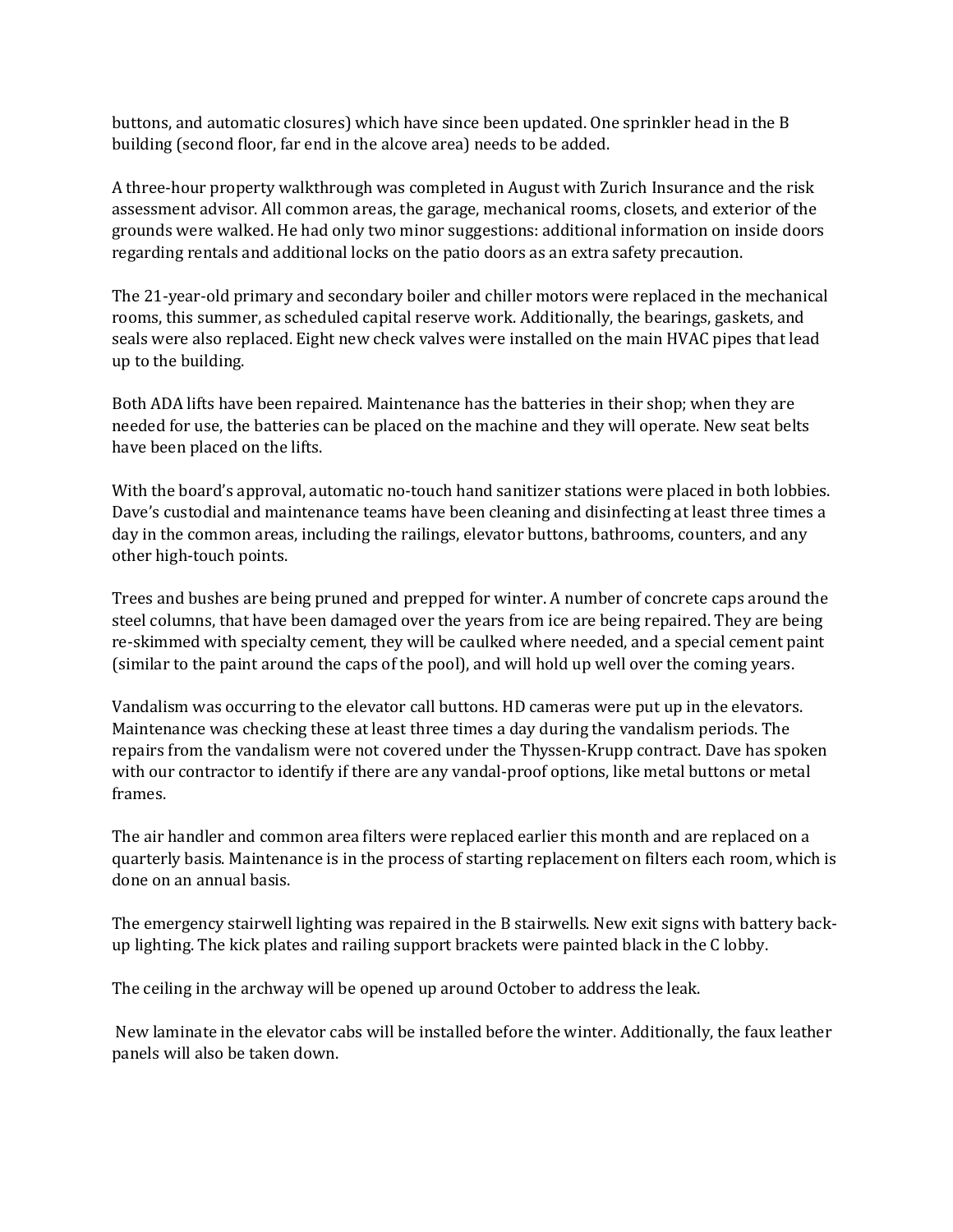Maintenance has been tracking bad actuator valves and shut-off valves in the rooms. There are about 20 rooms that will be repaired in October, early November. The repairs will require water shutoffs.

Sprinkler blowouts are upcoming.

Heat tape addition, cleaning of the gutters, and new gutters are upcoming on the 4th floor of the B building, facing the gondola.

Dave reminded owners who are not in the Vail/ASRL rental programs that three blinking lights on the door locks of the rooms means the batteries are dying and need to be changed. Please let maintenance know and they will replace your batteries. Please remind your property managers to flush the toilets and run a little bit of water in the tubs/sinks, especially during low-occupancy times. Please also have your TVs turned on, as DirecTV goes silent after 90 days, and a long reactivation process with DirecTV will have to be done. A communication will be sent on this.

#### **VI. FINANCIAL UPDATES August/YTD**

Mike Howe pointed out that for the month of August alone, the elevator button damage cost the association \$1,600. On a YTD basis, elevator button damage has cost the association \$8,100.

The association finished about \$3,900 worse than budget for the month of August: elevator button vandalism (\$1,600), legal expenses (timing issue), interest income with low percentages on capital reserve funds (\$1,000)

The association is pacing about \$17,000 worse than budget, YTD: elevator button vandalism (\$8,100), income interest that was budgeted for, meeting room income (COVID-19), pool towels (timing issue), unanticipated fire sprinkler and electrical repairs

An owner asked about vandalism coverage. Jim Simmons & Mike Howe will look into it.

# **Capital Reserve**

As of the month of August, the association has spent \$143,000 to a budget of \$735,000. We do know going into this budget year, we aren't going to spend \$735,000.

The 19-20 fiscal year is in the middle of an audit. This will be shared once this has been completed.

IRS revenue ruling 70-604 states that excess revenues over expenses at the end of the year, the board needs to decide what to do with the money so that its non-taxable. Traditionally, and best practices, most boards look to have that money transferred into their capital reserve funds. The board could vote on a resolution that would essentially meet the requirements for this ruling, which would state that if there is an excess revenue at the end of the year, that excess would be transferred into the capital reserve. Mike pointed out that the entire excess amount would be transferred to the reserve, and the board doesn't have to vote on it at the annual meeting.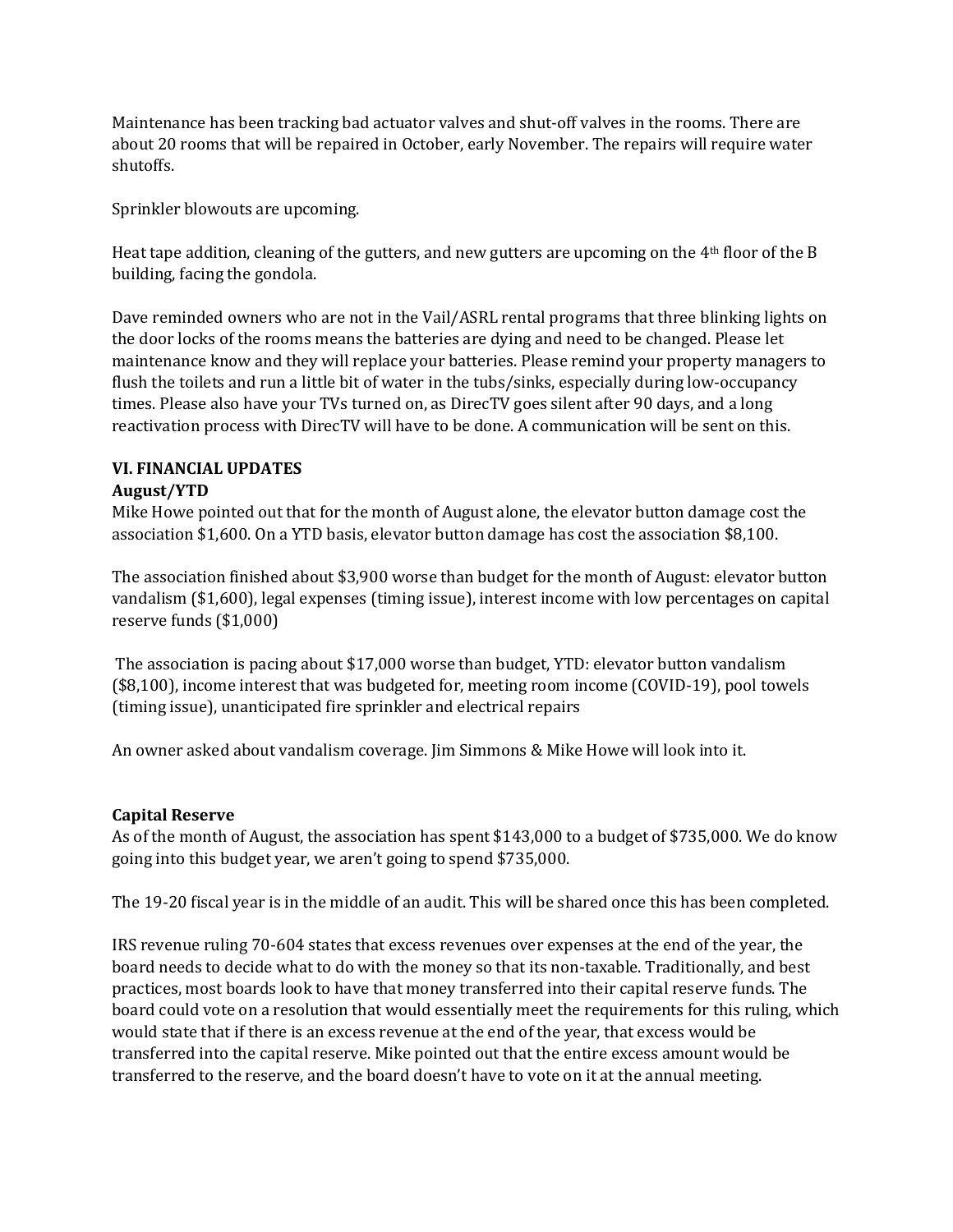# **Heather Janas motioned to move forward with the resolution to have excess revenue moved to the capital reserve at the end of the year. Richard Schwartz seconded the motion. The motion carried with all in favor.**

This will be shared with the owners tomorrow at the Annual Meeting, and added to the agenda to be ratified by the owners.

Richard Schwartz noted the reserves are currently about 27.5% and that we'd like to be higher. He asked Mike Howe if he thinks this number, given the way the budget is setup, will go up, noting the fact we need to address this to avoid special assessments, in the event something happens. Mike Howe said that the percent funded will increase, however it's based upon the assumption that Dave Guyer is going to hold off on some projects that need to be done, and essentially address them in future years. The capital reserve balance changes yearly based on capital reserve studies. Mike shared that during the associations budget process this year, because the insurance almost doubled, and we didn't want to put forth a dues increase, a large line item that was affected was the reserve accrual, which is put away each month into the reserve fund. He noted this can be addressed in the coming few years, depending on when these projects can start up again and that we need to keep this in mind. Between COVID-19 and learning that our insurance costs doubled, a ripple effect ensued. Richard Schwartz noted that there's a chance they will increase next year again, due to all the events that have occurred on the west coast.

# **VII. BOARD DISCUSSION**

# **COVID-19 & Sundial Ski/Boot Room**

The board and management have participated in prior discussions regarding the way this will operate while encouraging and implementing social distancing. At this time, there isn't a firm answer for how this will look, but Ben Wedeking and his team are looking at the ski lounge for opportunities. Ideas discussed were removing some furniture, marking off areas, possibly a tent or outside vestibule use.

Ben Wedeking noted that it's a bit early for details, and that Vail has committees looking into guidelines in response to COVID-19, with ski valet being at the top of the list.

Jim Simmons noted that Vail and All Seasons have been working together in accordance with county guidelines in the lobby and common areas. They are working together to ensure they are following CDC and Summit County guidelines, including social distancing and mask wearing.

# **TV SERVICE PROPOSALS**

The association has been with Groove Satellite (DirecTV) for several years. At the board's request, we have been shopping the service to ensure great value. Dave Guyer researched options with Comcast and Dish Network. Comcast was double the cost, and they wouldn't be able to start until next spring. Dish who was slow getting the proposals to Dave, gave two proposals: one was for \$9,000/month, and the other one was around (\$3,900) but didn't have as many capabilities and technology. Groove gave a renewal proposal for a 3-year contract with no penalty for leaving at the end of the contract (\$2,100).

Groove provides better support and included in the contract would be all new hardware equipment in the hallways and closets (the equipment that transfers the power from the satellites to each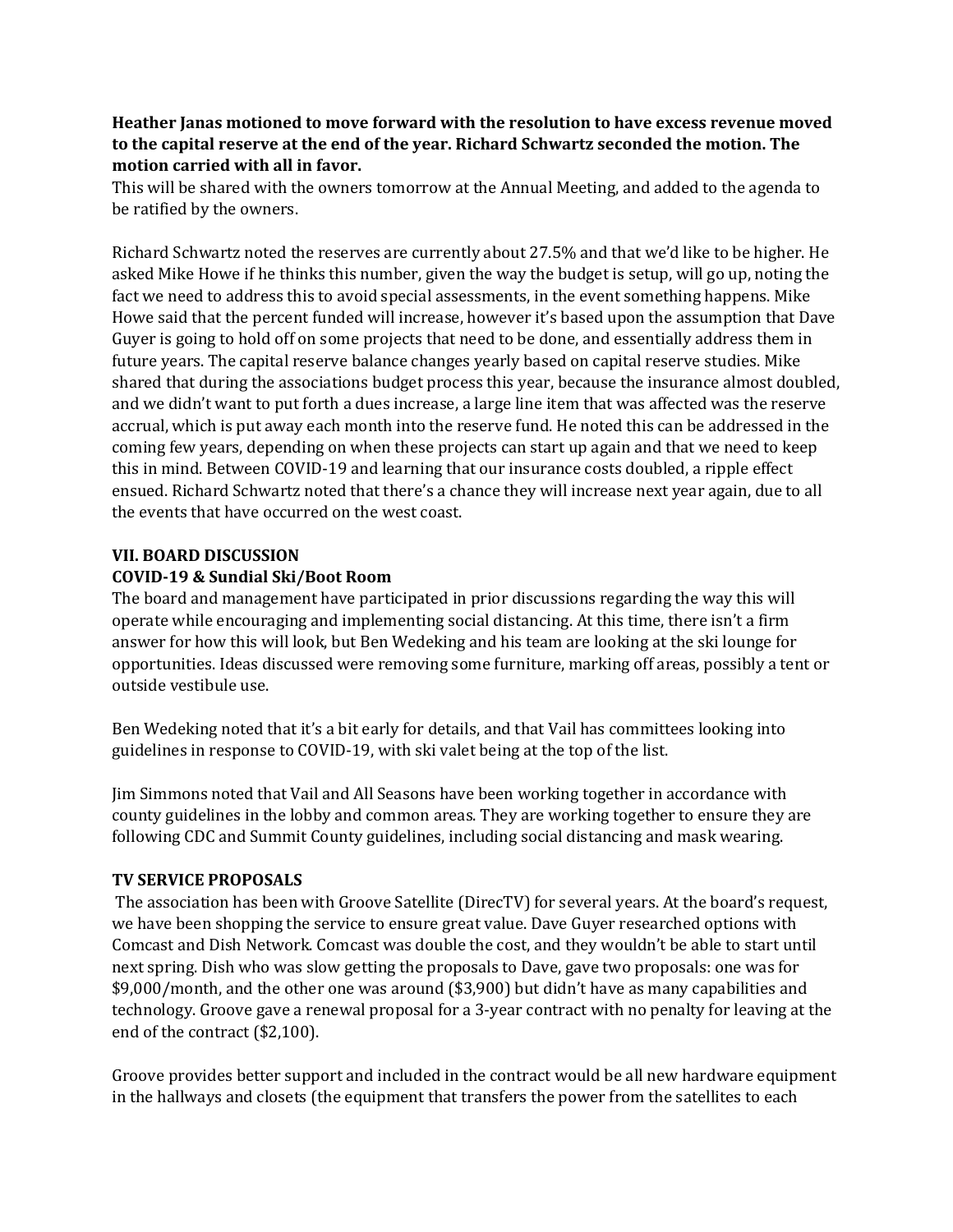units). The previous technology was 6-7 years old and was occasionally causing issues. The board has decided to move forward with a renewed 3-year contract with Groove. The new contract will be about \$200 less than the existing Groove contract. The installation/upgrade will take approximately one week, around October/November.

Richard Schwartz acknowledged all the efforts that Brad Iverson put in on this project.

# **HOA UPDATES**

David Scher shared that construction of the new road between Westgate and Pendry will not start until the spring and will be completed by the next season. Sundial will be the only drop-off point for the upcoming ski season. David Scher spoke with John Simmons about concerns of people dropping off people in the circle, rather than taking them to the Cabriolet drop-off. John Simmons assured David Scher that the number of people will be greatly reduced due to COVID-19. David asked John to coordinate with Jim Simmons and keep him in the loop. David is happy to continue assisting with this if the new board would like him to.

Jim Simmons reminded the board and owners that Vail and All Seasons are working hard to make sure all safety measures are in place so that owners and guests feel safe and comfortable coming to Sundial Lodge. We will share details with owners and communicate plans as we have them.

# **JANUARY 2021 MEETING DATE**

The board will decide the date via email.

# **OWNER COMMENTS**

Kelly Powell: Kudos to Dave Guyer for keeping the building so great. Could the hand sanitizer stations be added near the elevator doors? Dave will look into this.

Bob Flaig: Dave, you did a marvelous job on the fitness room. It looks really, really good. It was nice to see both elevators working in the B Building and we had a great trip.

Jay Fink: I would echo that about the fitness room and the water machine is really great. It's been very useful to have that available to people.

Richard Schwartz: Are there any Utah guidelines on fitness rooms in Park City, and how do you maintain it given the new environment? Dave stated that similar to the pool area, signage is up. No more than five people are allowed in the fitness room at one time. People have been cooperating; some people wear masks in there, others don't. Clorox and Lysol wipes are in there for equipment wipe-down. Dave said he hasn't had any negative feedback about the fitness room. Richard Schwartz asked if the wipes are self-serve, and Dave said yes. The HOA doesn't have the manpower to be wiping everything down. Richard Schwartz asked if people are complying, and he said yes, they see people wiping down the equipment.

Bob Flaig: I was over there for a few days. The most I ever saw in there was three of us, and everyone pretty much tries to stay away from each other. I saw the wipes sitting there on the counter, and I'm surprised nobody had taken them. Dave said the HOA has paid a lot on Clorox wipes, and unfortunately some of them have been taken, but for the most part people are good and